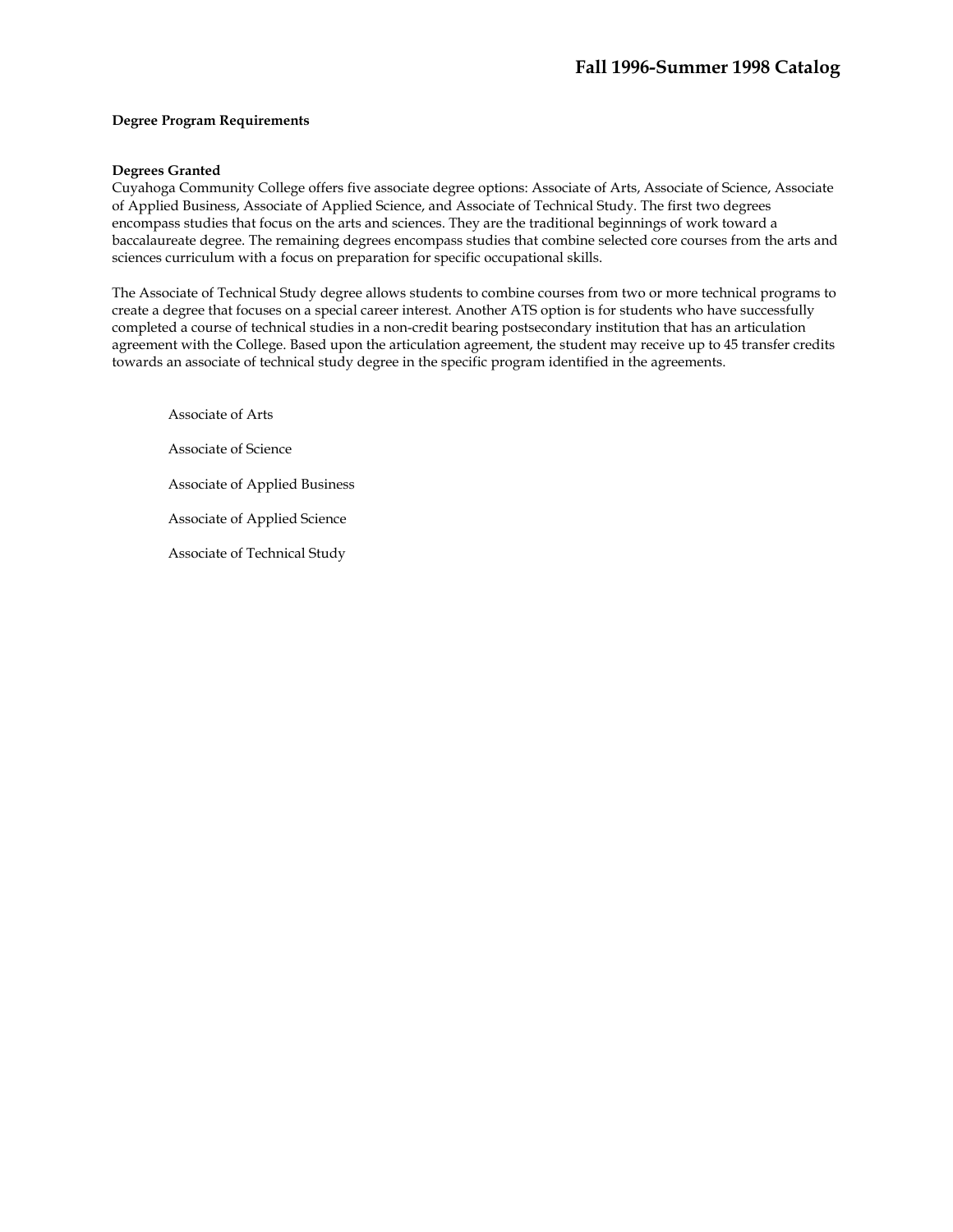### **Degrees Granted Associate of Arts Degree**

The Arts and Sciences curriculum includes a range of course offerings in liberal arts and sciences for all students at the College. Students may enroll in a sequence of courses to earn either the Associate of Arts degree or the Associate of Science degree.

Study in the arts and sciences is the classic approach for preparing oneself for life and it's many challenges with a broad education founded in history, literature, social sciences and physical sciences. For those students who wish to continue their studies toward the completion of a four-year degree after leaving Cuyahoga Community College, it will be necessary to plan a program that provides for eventual transfer of credits to a baccalaureate degree granting college or university.

A large number of Tri-C students plan programs that will transfer to four-year colleges and universities by enrolling in what is usually referred to as the Transfer, or University Parallel, curriculum. This course work is the equivalent of the courses offered during the first two years at a four-year institution.

Degree candidates at Cuyahoga Community College must be in good standing. An Associate of Arts degree will be granted to the student completing the following requirements:

# **A. General Graduation Requirements**

- The satisfactory completion of no fewer than 93 credit hours.
- The completion of no fewer than 30 of the 93 credit hours while in attendance at Cuyahoga Community College.
- The accumulation of a minimum grade point average of "C" or better (2.00) for all courses completed.

#### **B. Specific Graduation Requirements\***

1. Minimum competence in communication skills by completing the following sequence:

- ENG -101, College Composition ENG -102, College Composition ENG -103, College Composition AND EITHER
- SPCH-100, Fundamentals of Interpersonal Communication OR
- SPCH-101, Fundamentals of Speech Communication

2. Minimum competence in the social sciences by completing one of the following sequences:

A.

HIST-101, History of Civilization HIST-102, History of Civilization HIST-103, History of Civilization

B.

HIST-151, United States History to 1841 HIST-152, United States History from 1841 to 1896 HIST-153, United States History from 1896 to the Present

 $C_{n}$ 

HIST-170, History of Africa HIST-171, African-American History to 1877 HIST-172, African-American History from 1877 to the Present

D.

Political Science (any three courses)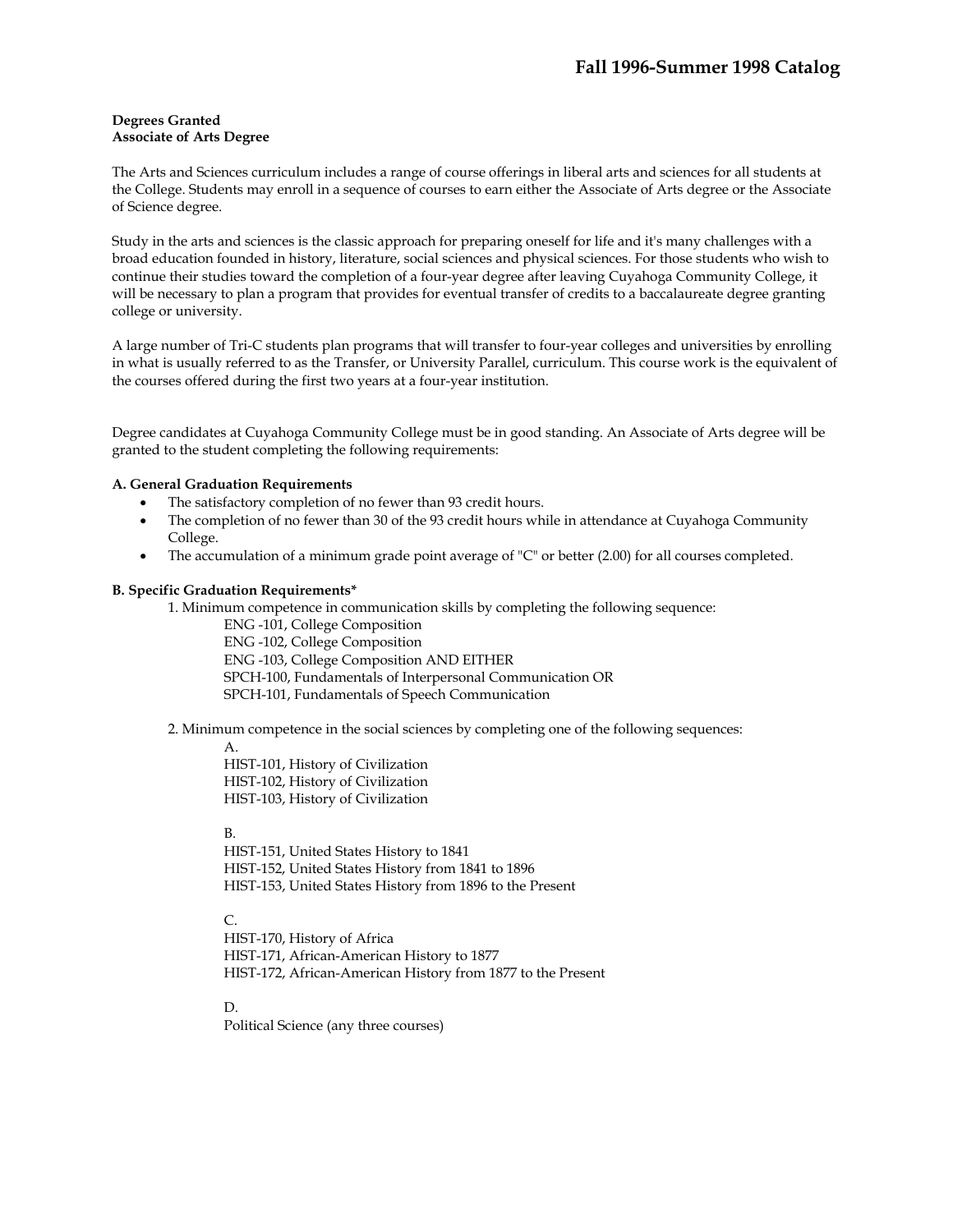#### **Degrees Granted Associate of Arts Degree**

#### E.

SOC -101, Introductory Sociology SOC -102, Social Institutions AND One additional course in sociology or anthropology

#### F.

ANTH-101, Cultural Anthropology OR ANTH-102, Physical Anthropology AND Two additional courses selected from either anthropology or sociology

#### G.

POL -101, American National Government ECON-161, Principles of Economics AND EITHER ANTH-101, Cultural Anthropology OR SOC -101, Introductory Sociology

3. Minimum competence in mathematics by completing one of the following:

- a. Successful completion of a four-credit hour mathematics course numbered 106 or higher\*\*.
- b. Achievement of 80 percent or better on the Collegewide Mathematics Proficiency Examination.

### 4. Minimum competence in the natural sciences by completing one of the following:

- a. BIO -104, Introduction to Biology Cellular Controls/Genetics/Ecology
- b. BIO -105, Introductory Biology Human Body in Health and Disease
- c. A more advanced laboratory science course
- 5. Minimum competence in the humanities by completing any course in the humanities areas listed below:
	- a. Art
	- b. Dance
	- c. English (200 level courses)
	- d. Foreign Languages
	- e. Humanities
	- f. Journalism
	- g. Music
	- h. Philosophy
	- i. Religious Studies
	- j. Speech Communications
	- k. Theater Arts

#### C. Elective Graduation Requirements\*

Courses taken for Specific Graduation Requirements cannot count towards fulfilling Elective Graduation Requirements.

1. Mathematics and Natural Sciences ( No fewer than a total of six credit hours from the natural sciences or mathematics areas listed below):

#### A. Natural Sciences

- 1. Biology
- 2. Chemistry
- 3. Earth Science
- 4. Physical Science
- 5. Physics

#### B. Mathematics

Any mathematics courses numbered 106 or higher.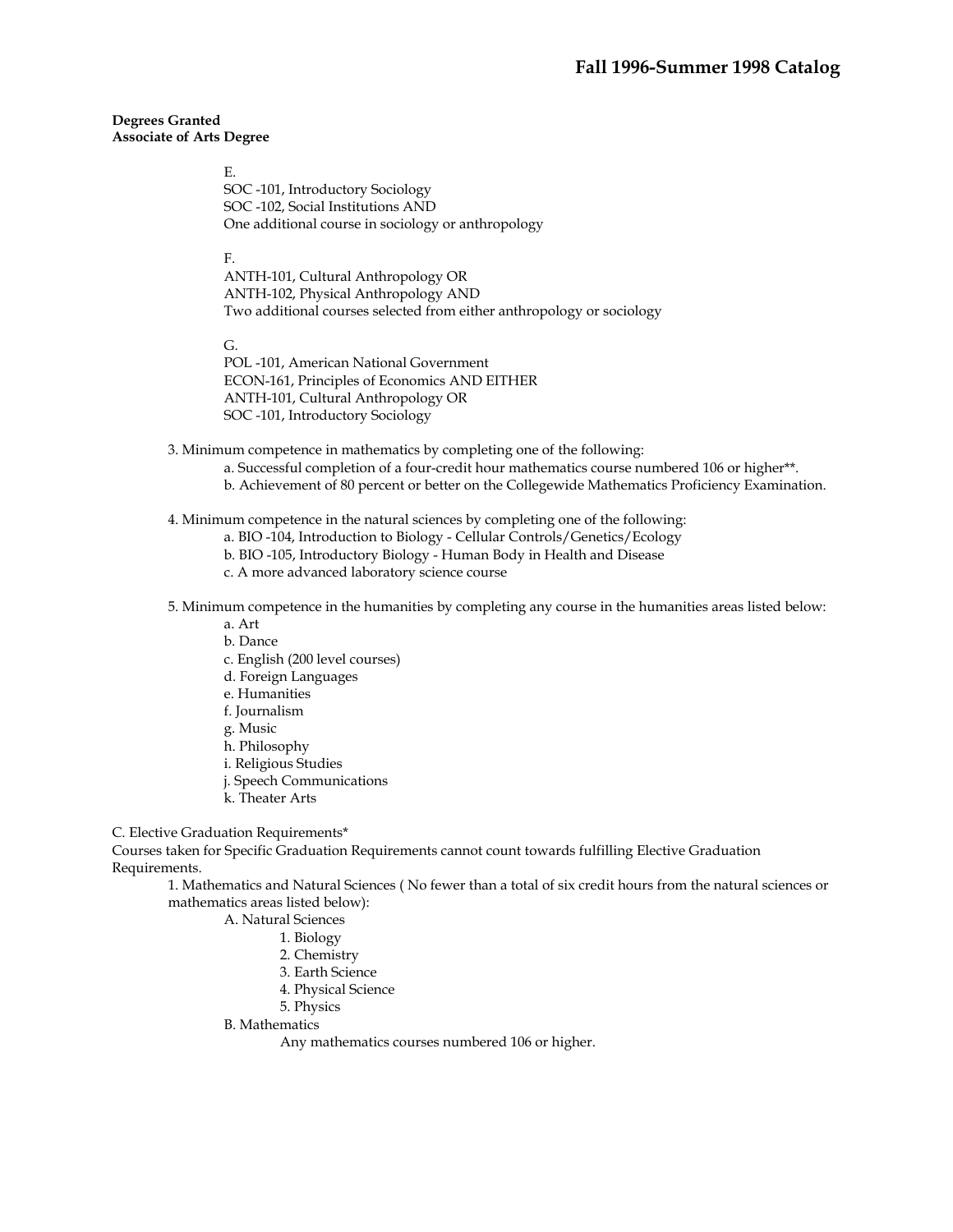### **Degrees Granted Associate of Arts Degree**

- 2. Humanities (No fewer than twelve credit hours selected from the humanities areas listed below):
	- a. Art
	- b. Dance
	- c. English (200 level courses)
	- d. Foreign Languages
	- e. Humanities
	- f. Journalism
	- g. Music
	- h. Philosophy
	- i. Religious Studies
	- j. Speech Communications
	- k. Theater Arts

3. Social Sciences (No fewer than six quarter credit hours selected from the areas of the social sciences listed below):

- a. Anthropology
- b. Economics
- c. Education
- d. Geography
- e. History
- f. Political Science
- g. Psychology
- h. Social Science
- i. Sociology
- j. Urban Studies

# **D. Health or Physical Education Requirements**

- 1. Minimum competence in the health or physical education by completing one of the following:
	- a. HLTH-101, Personal Health Education
		- b. Three credit hours in physical education

#### **E. Program Requirements**

Satisfactory completion of the requirements of the Associate of Arts Degree program chosen by the candidate.

\*No more than eight credit hours of Special Topics courses may be applied towards fulfilling elective graduation degree requirements. Further, Special Topics course credits may be applied to the "Elective Graduation Requirements" ONLY.

\*\*MATH-114, 123 and 270 may not be used to meet this requirement.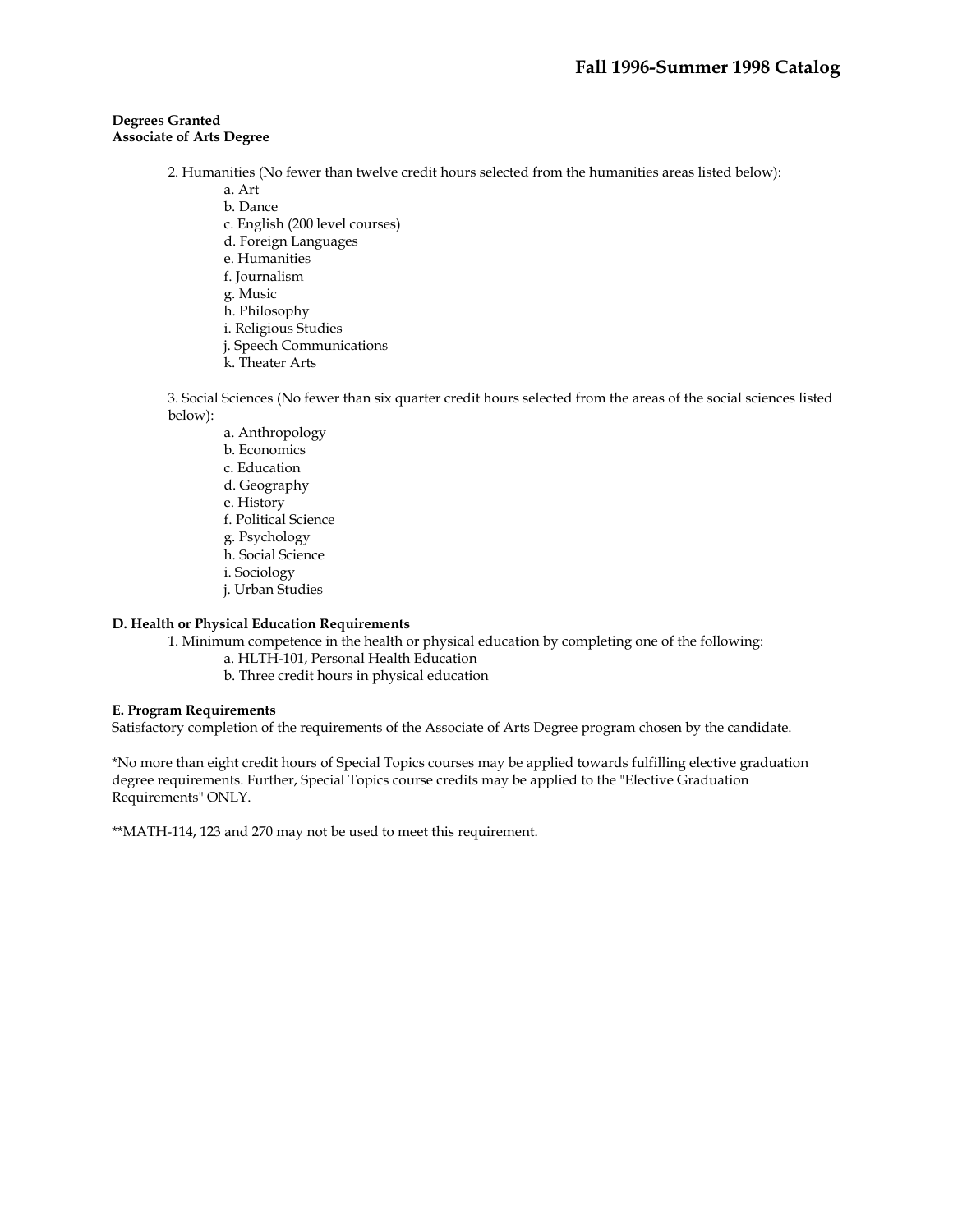The Arts and Sciences curriculum includes a range of course offerings in liberal arts and sciences for all students at the College. Students may enroll in a sequence of courses to earn either the Associate of Arts degree or the Associate of Science degree.

Study in the arts and sciences is the classic approach for preparing oneself for life and it's many challenges with a broad education founded in history, literature, social sciences and physical sciences. For those students who wish to continue their studies toward the completion of a four-year degree after leaving Cuyahoga Community College, it will be necessary to plan a program that provides for eventual transfer of credits to a baccalaureate degree granting college or university.

A large number of Tri-C students plan programs that will transfer to four-year colleges and universities by enrolling in what is usually referred to as the Transfer, or University Parallel, curriculum. This course work is the equivalent of the courses offered during the first two years at a four-year institution. Information about planning a program to transfer to a university is provided in the Planning Your Transfer Program at TRI-C section of this Catalog.

Degree candidates at Cuyahoga Community College must be in good standing. An Associate of Science degree will be granted to the student completing the following requirements:

# **A. General Graduation Requirements**

- The satisfactory completion of no fewer than 93 credit hours.
- The completion of no fewer than 30 of the 93 credit hours while in attendance at Cuyahoga Community College.
- The accumulation of a minimum grade point average of "C" or better (2.00) for all courses completed.

### **B. Specific Graduation Requirements\***

- 1. Minimum competence in communication skills by completing the following sequence:
	- ENG -101, College Composition ENG -102, College Composition ENG -103, College Composition AND EITHER SPCH-100, Fundamentals of Interpersonal Communication OR
	- SPCH-101, Fundamentals of Speech Communication

# 2. Minimum competence in the social sciences area by completing one of the following sequences:

A

HIST-101, History of Civilization HIST-102, History of Civilization HIST-103, History of Civilization

#### B.

HIST-151, United States History to 1841 HIST-152, United States History from 1841 to 1896 HIST-153, United States History from 1896 to the Present

# $C_{n}$

HIST-170, History of Africa HIST-171, African-American History to 1877 HIST-172, African-American History from 1877 to the Present

D.

Political Science (any three courses)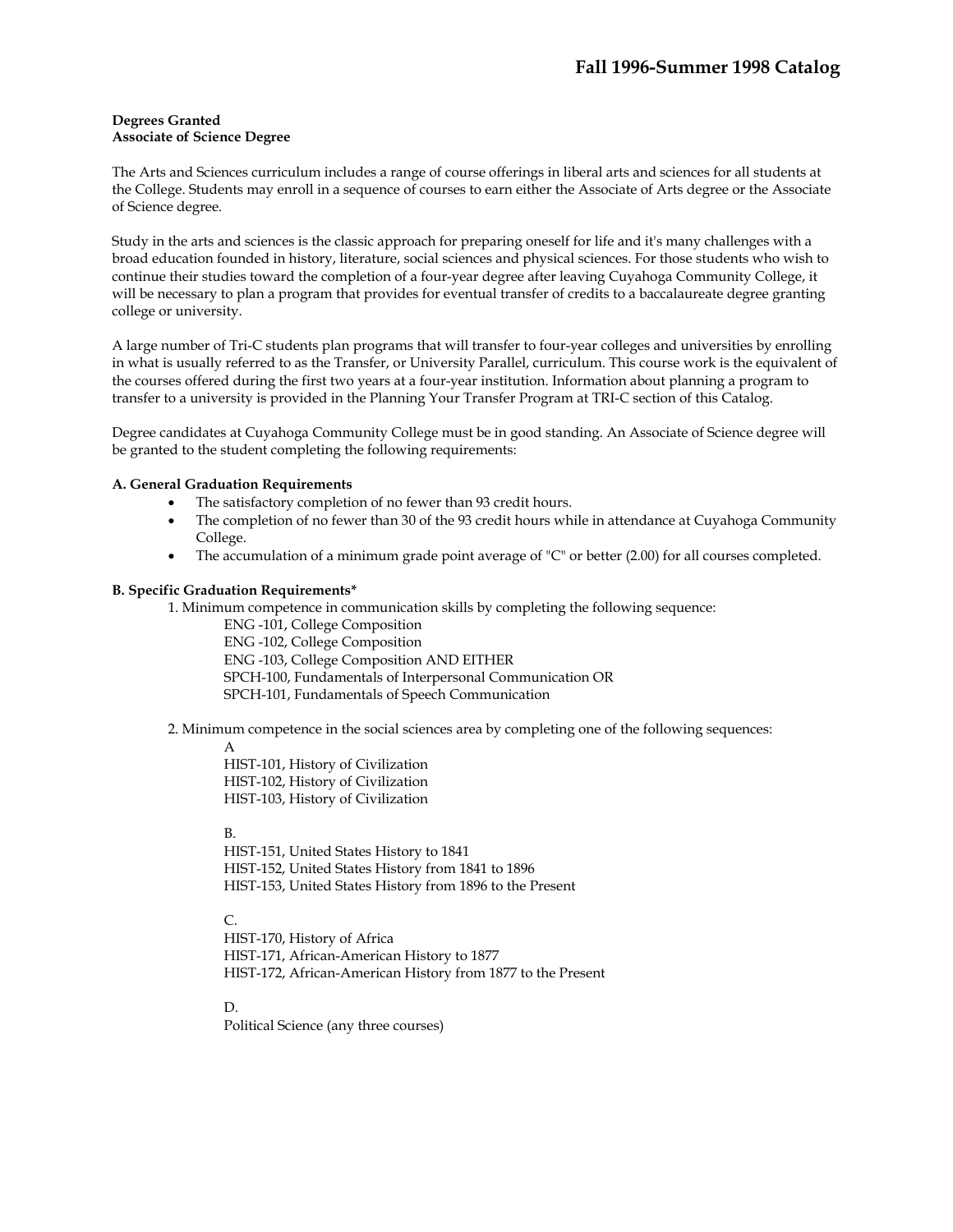#### E.

SOC -101, Introductory Sociology SOC -102, Social Institutions AND One additional course in sociology or anthropology

#### F.

ANTH-101, Cultural Anthropology OR ANTH-102, Physical Anthropology AND Two additional courses selected from either anthropology or sociology

### G.

POL -101, American National Government ECON-161, Principles of Economics AND EITHER ANTH-101, Cultural Anthropology OR SOC -101, Introductory Sociology

3. Minimum competence in mathematics by completing one of the following sequences:

#### A.

MATH-171, Elementary Mathematical Analysis I MATH-172, Elementary Mathematical Analysis II MATH-181, Calculus I

#### B.

MATH-135, Trigonometry MATH-136, College Algebra MATH-181, Calculus I

### C.

MATH-126, Technical Mathematics II MATH-146, Technical Mathematics III MATH-181, Calculus I

#### D.

MATH-141, Elementary Probability and Statistics I MATH-147, Mathematical Concepts I MATH-148, Mathematical Concepts II MATH-149, Mathematical Concepts III

4. Minimum competence in the natural sciences by completing one of the following sequences:

A.

BIO -104, Introduction to Biology - Cellular Controls/Genetics/Ecology BIO -105, Introductory Biology - Human Body in Health and Disease

# B.

CHEM-101, Introduction to Inorganic Chemistry CHEM-102, Introduction to Organic Chemistry and Biochemistry

#### $C_{\cdot}$

PHYS-101, Introductory Physics PHYS-102, Introductory Physics PHYS-103, Introductory Physics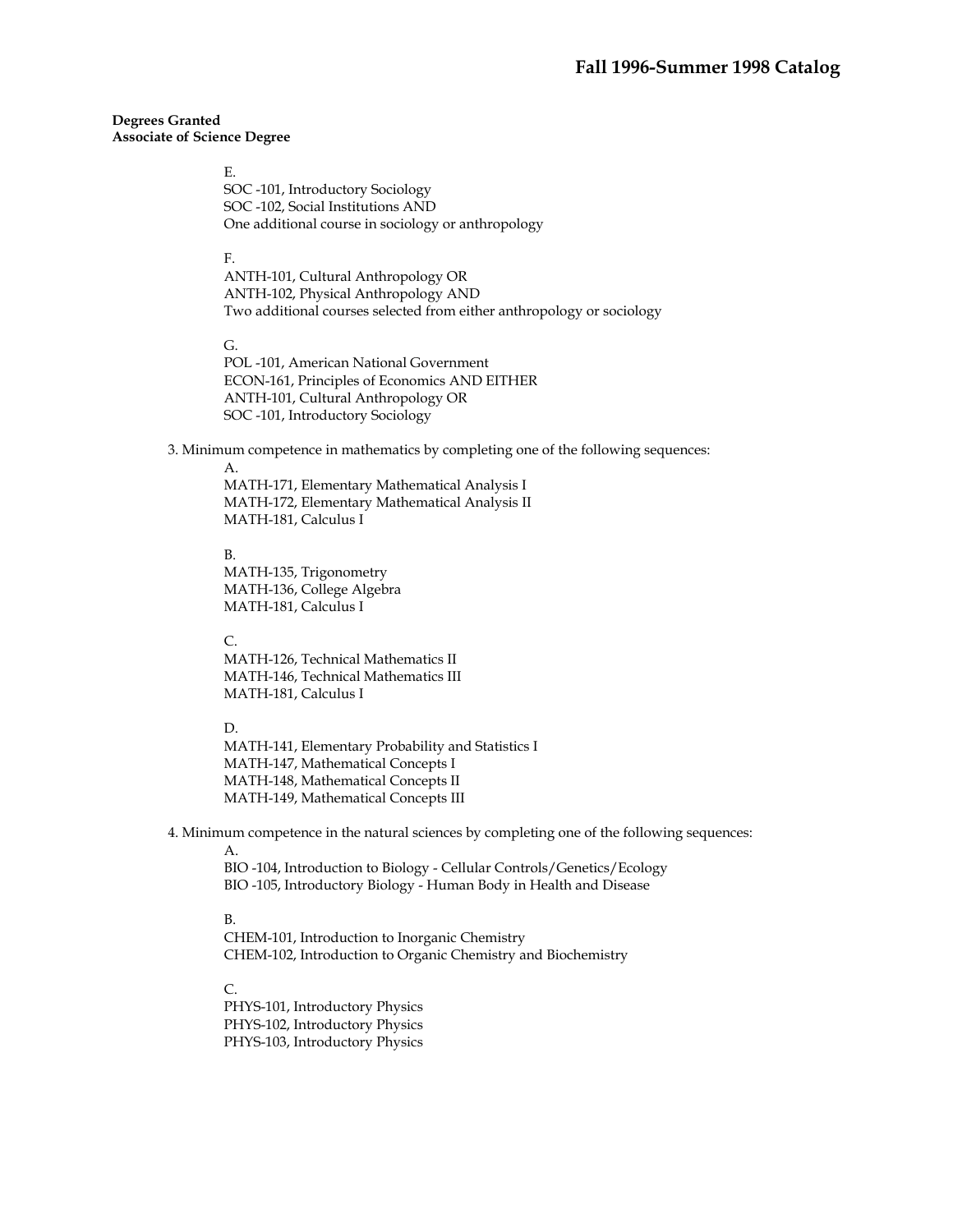D.

PSCI-101, Physical Science - Astronomy AND PSCI-107, Physical Science Laboratory - Astronomy PSCI-102, Physical Science - Chemistry AND PSCI-108, Physical Science Laboratory - Chemistry PSCI-103, Physical Science - Earth AND PSCI-109, Physical Science Laboratory - Earth

E.

- A more advanced laboratory science series
- 5. Minimum competence in the humanities by completing any course in the humanities areas listed below:
	- a. Art
	- b. Dance
	- c. English (200 level courses)
	- d. Foreign Languages
	- e. Humanities
	- f. Journalism
	- g. Music
	- h. Philosophy
	- i. Religious Studies
	- j. Speech Communications
	- k. Theater Arts

### **C. Elective Graduation Requirements\***

Course taken for Specific Graduation Requirements cannot count towards fulfilling Elective Graduation Requirements.

1. Humanities (No fewer than seven credit hours to be selected from the humanities areas listed below):

- a. Art
- b. Dance
- c. English (200 level courses)
- d. Foreign Languages
- e. Humanities
- f. Journalism
- g. Music
- h. Philosophy
- i. Religious Studies
- j. Speech Communications
- k. Theater Arts
- 2. Social Sciences (No fewer than six credit hours selected from the areas of the social sciences listed below):
	- a. Anthropology
	- b. Economics
	- c. Education
	- d. Geography
	- e. History
	- f. Political Science
	- g. Psychology
	- h. Social Science
	- i. Sociology
	- j. Urban Studies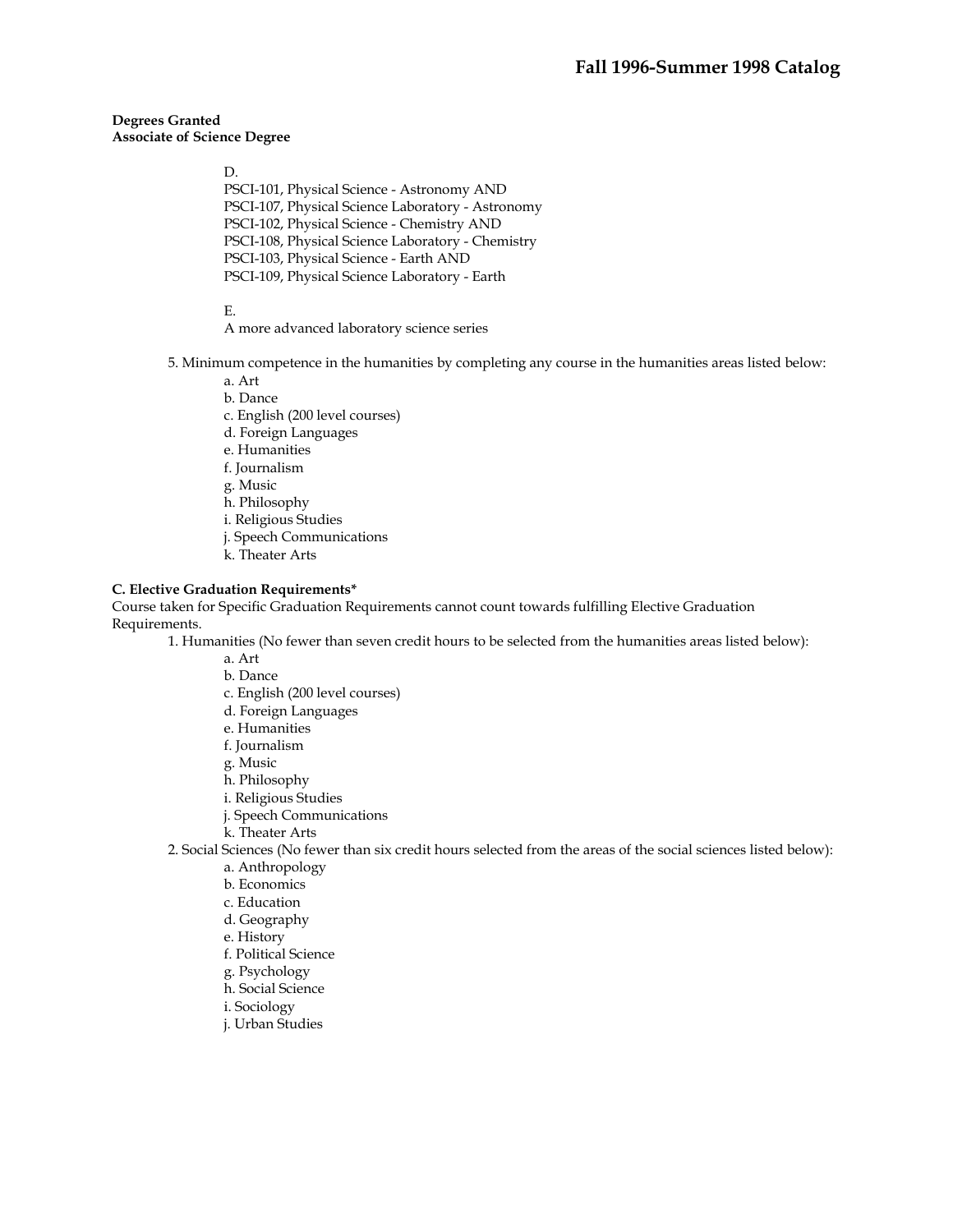# **D. Health or Physical Education Requirements**

Minimum competence in the health or physical education areas as verified by completing one of the following:

- 1. HLTH-101, Personal Health Education
- 2. Three credit hours in physical education

# **E. Program Requirements**

Satisfactory completion of the requirements of the Associate of Science Degree program chosen by the candidate.

\*No more than eight credit hours of Special Topics courses may be applied towards fulfilling elective graduation degree requirements. Further, Special Topics course credits may be applied in the "Elective Graduation Requirements" ONLY.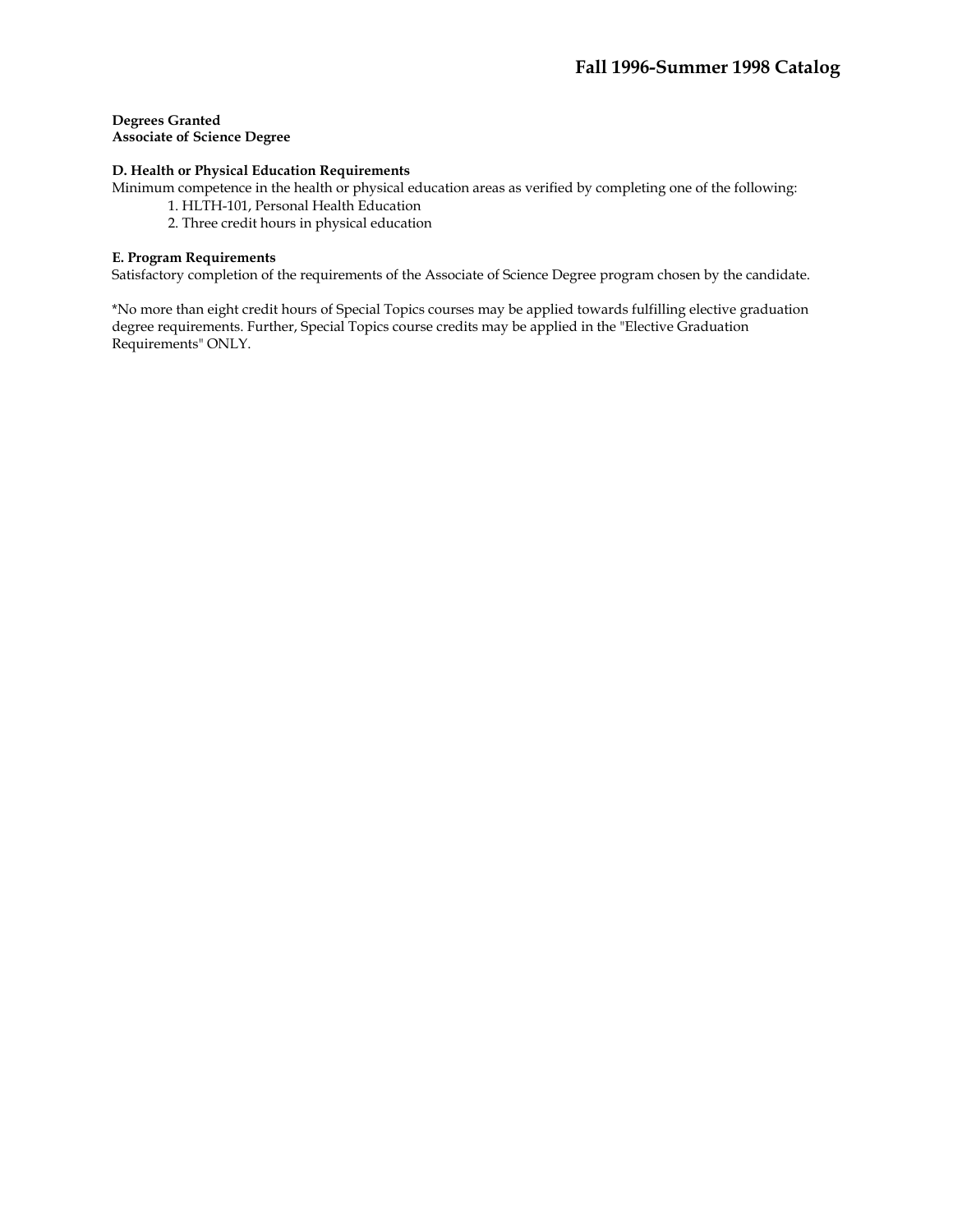### **Degrees Granted Associate of Applied Business Degree**

The Associate of Applied Business and Associate of Applied Science degree options feature program concentrations in the general areas of business, health, engineering, public service, automotive and agriculture/natural resource technologies. Tri-C offers more than 60 technical degree programs, many of which have career ladder plans consisting of competency awards and certificates of proficiency, developed to meet short-term objectives while pursuing associate degree goals. All associate degree career programs have been formally approved by the Ohio Board of Regents.

Degree candidates at Cuyahoga Community College must be in good standing. An Associate of Applied Business degree will be granted to the student completing the following requirements:

# **A. General Graduation Requirements**

- The satisfactory completion of no fewer than 93 credit hours.
- The completion of no fewer than 30 of the 93 credit hours while in attendance at Cuyahoga Community College.
- The accumulation of a minimum grade point average of "C" or better (2.00) for all courses completed.

### **B. Specific Graduation Requirements**

1. Minimum competence in communication skills by completing the following sequence:

ENG -101, College Composition ENG -102, College Composition AND EITHER ENG -103, College Composition OR SPCH-100, Fundamentals of Interpersonal Communication OR SPCH-101, Fundamentals of Speech Communication

2. Minimum competence in the social sciences area by completing one of the following sequences:

A.

SSCI-103, Introduction to Social Science SSCI-104, Introduction to Social Science SSCI-105, Introduction to Social Science

B.

HIST-101, History of Civilization HIST-102, History of Civilization HIST-103, History of Civilization

C.

HIST-151, United States History to 1841 HIST-152, United States History from 1841 to 1896 HIST-153, United States History from 1896 to the Present

D.

POL -101, American National Government ECON-161, Principles of Economics AND EITHER ANTH-101, Cultural Anthropology OR SOC -101, Introductory Sociology

3. Minimum competence in mathematics by completing one of the following:

a. Successful completion of a four-credit hour mathematics course numbered 106 or higher\*.

b. Achievement of 80 percent or better on the Collegewide Mathematics Proficiency Examination.

4. Minimum competence in the natural sciences by completing one of the following:

- a. BIO -104, Introduction to Biology Cellular Controls/Genetics/ Ecology
- b. BIO -105, Introductory Biology Human Body in Health and Disease
- c. A more advanced laboratory science course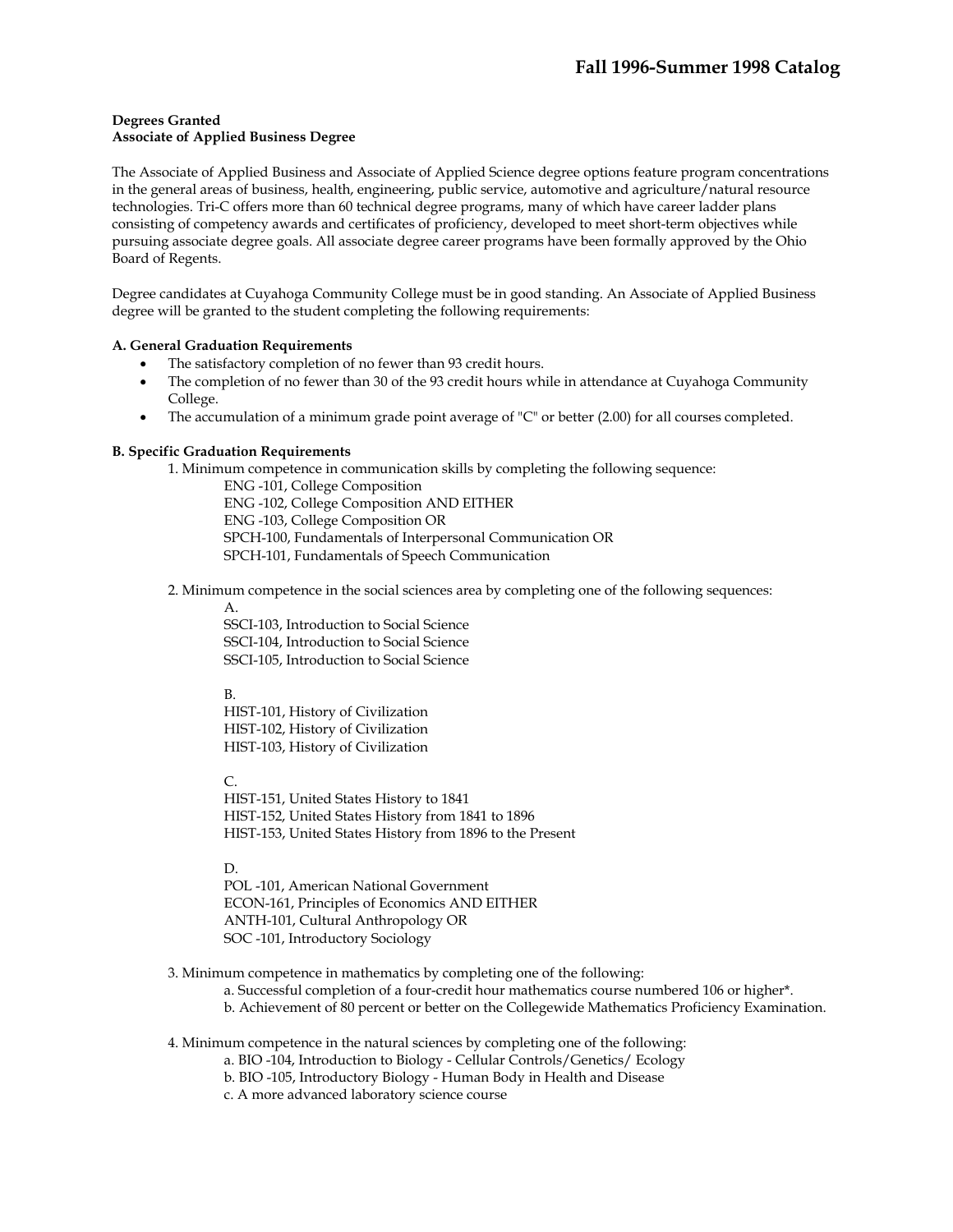## **Degrees Granted Associate of Applied Business Degree**

- 5. Minimum competence in the humanities as verified by completing one of the following:
	- a. HUM -101, Introduction to the Humanities: Man as an Individual
	- b. HUM -102, Introduction to the Humanities: Man and Society
	- c. HUM -103, Introduction to the Humanities: Man and the Cosmos
	- d. ART -101, Art Appreciation
	- e. MUS -103, Survey and Appreciation of Music
	- f. THEA-101, Theater Appreciation
	- g. PHIL-101, Introduction to Philosophy
	- h. ENG Any 200-level literature course.
	- i. Any foreign language course.

#### **C. Elective Graduation Requirements**

Completion of a total of six elective credits. Courses may be selected from one or any of the subject areas listed below. See specific program quarter sequences for the choice of courses. Courses that have been used to complete any requirement listed under Specific Graduation Requirements cannot count towards fulfilling Elective Graduation Requirements.

1. Social Sciences

- a. Anthropology
- b. Economics
- c. Education
- d. Geography
- e. History
- f. Political Science
- g. Psychology
- h. Social Science
- i. Sociology
- j. Urban Studies

### 2. Humanities

- a. Art
- b. Dance
- c. English
- d. Foreign Languages
- e. Humanities
- f. Journalism
- g. Music
- h. Philosophy
- i. Religious Studies
- j. Speech Communications
- k. Theater Arts
- 3. Natural Sciences
	- a. Biology
	- b. Chemistry
	- c. Earth Science
	- d. Physical Science
	- e. Physics
- 4. Mathematics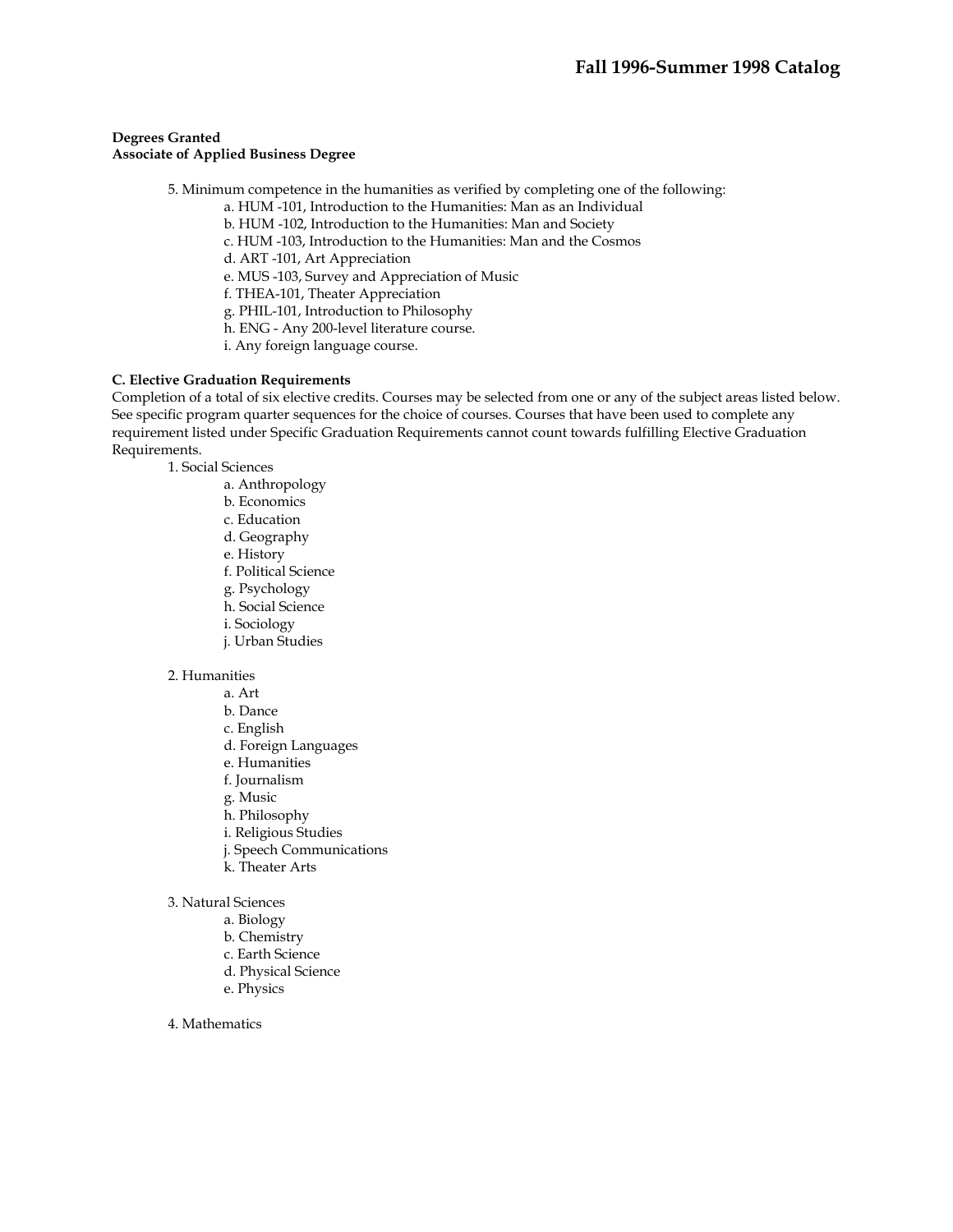### **Degrees Granted Associate of Applied Business Degree**

### **D. Health or Physical Education Requirements**

Minimum competence in the health or physical education areas as verified by completing one of the following:

- 1. HLTH-101, Personal Health Education
- 2. Three quarter credits in Physical Education

### **E. Program Requirements**

Satisfactory completion of the requirements of the Associate of Applied Business degree program chosen by the candidate. The program requirements are identified in the technical/occupational quarter sequences.

\*MATH-123 and 270 may not be used to met the requirement.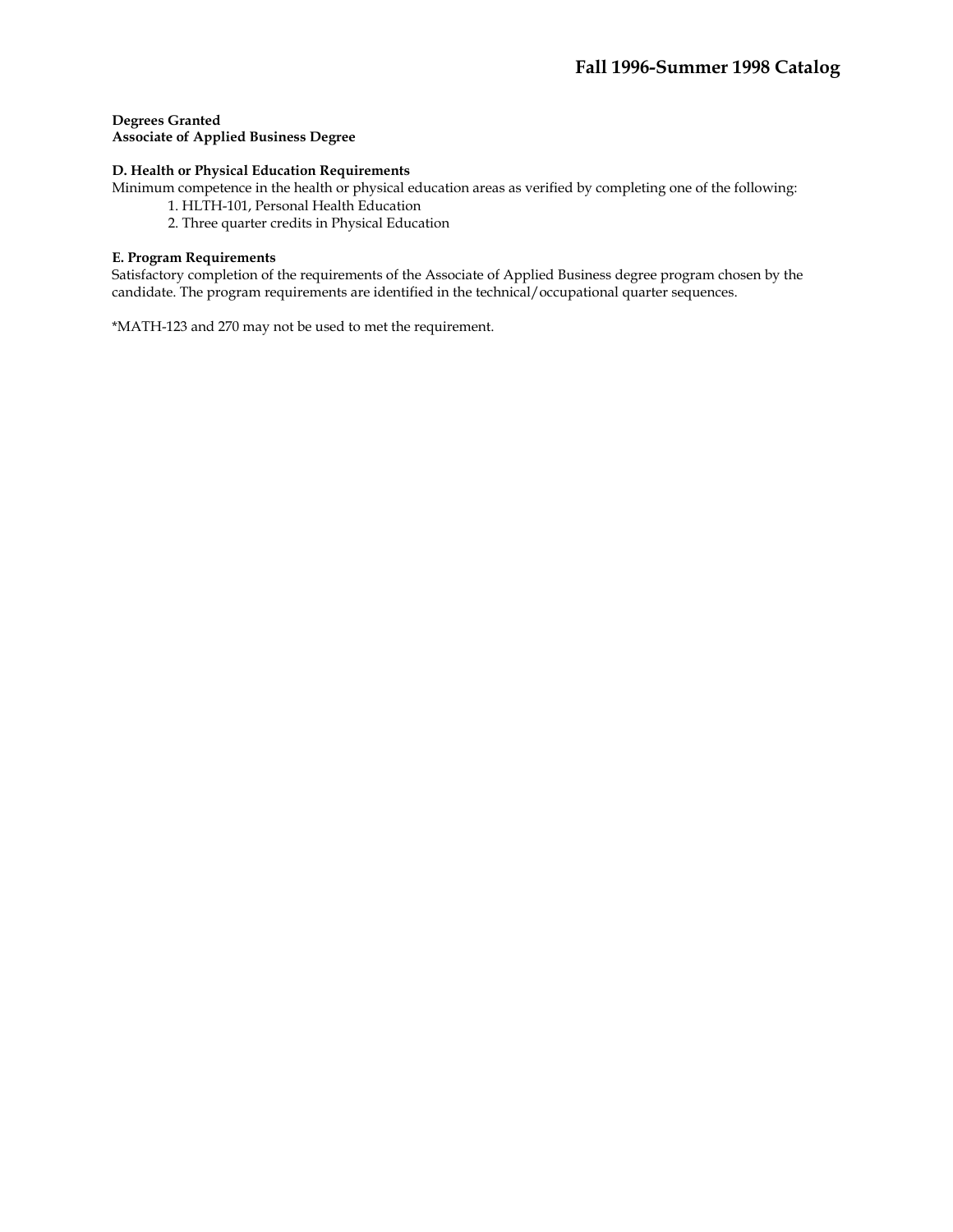The Associate of Applied Business and Associate of Applied Science degree options feature program concentrations in the general areas of business, health, engineering, public service, automotive and agriculture/natural resource technologies. Tri-C offers more than 60 technical degree programs, many of which have career ladder plans consisting of competency awards and certificates of proficiency, developed to meet short-term objectives while pursuing associate degree goals. All associate degree career programs have been formally approved by the Ohio Board of Regents.

Degree candidates at Cuyahoga Community College must be in good standing. An Associate of Applied Science degree will be granted to the student completing the following requirements:

# **A. General Graduation Requirements**

- The satisfactory completion of no fewer than 93 credit hours.
- The completion of no fewer than 30 of the 93 credit hours while in attendance at Cuyahoga Community College.
- The accumulation of a minimum grade point average of "C" or better (2.00) for all courses completed.

### **B. Specific Graduation Requirements**

1. Minimum competence in communication skills by completing the following sequence:

ENG -101, College Composition ENG -102, College Composition AND EITHER ENG -103, College Composition OR SPCH-100, Fundamentals of Interpersonal Communication OR SPCH-101, Fundamentals of Speech Communication

2. Minimum competence in the social sciences area by completing one of the following sequences:

A.

SSCI-103, Introduction to Social Science SSCI-104, Introduction to Social Science SSCI-105, Introduction to Social Science

B.

HIST-101, History of Civilization HIST-102, History of Civilization HIST-103, History of Civilization

C.

POL -101, American National Government ECON-161, Principles of Economics AND EITHER ANTH-101, Cultural Anthropology OR SOC -101, Introductory Sociology

D.

PSY -101, General Psychology PSY -102, General Psychology PSY - Any 200-level psychology course

3. Minimum competence in mathematics by completing one of the following:

a. Successful completion of a mathematics course numbered 100 or higher\*.

b. Achievement of 80 percent or better on the Collegewide Mathematics Proficiency Examination.

4. Minimum competence in the natural sciences by completing one of the following:

- a. BIO -104, Introduction to Biology Cellular Controls/Genetics/ Ecology
- b. BIO -105, Introductory Biology Human Body in Health and Disease
- c. A more advanced laboratory science course.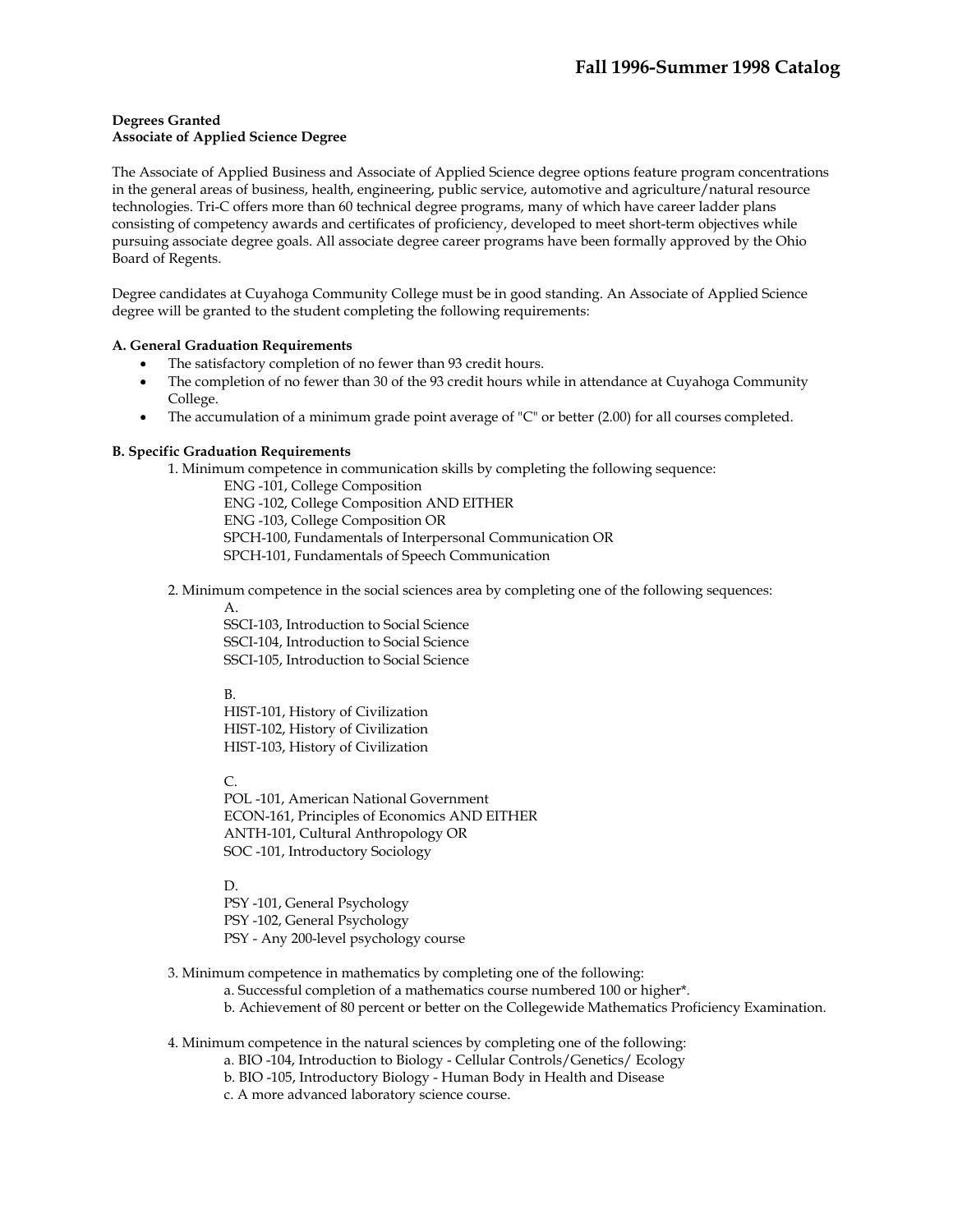5. Minimum competence in the humanities as verified by completing one of the following:

a. HUM -101, Introduction to the Humanities: Man as an Individual

- b. HUM -102, Introduction to the Humanities: Man and Society
- c. HUM -103, Introduction to the Humanities: Man and the Cosmos
- d. ART -101, Art Appreciation
- e. MUS -103, Survey and Appreciation of Music
- f. THEA-101, Theater Appreciation
- g. PHIL-101, Introduction to Philosophy
- h. ENG Any 200-level literature course.
- i. Any foreign language course.

### **C. Elective Graduation Requirements**

### Completion of a total of six elective credits.

Courses may be selected from one or any of the subject areas listed below. See specific program quarter sequences for the choice of courses. Courses that have been used to complete any requirement listed under Specific Graduation Requirements cannot count toward fulfilling Elective Graduation Requirements.

- 1. Social Sciences
	- a. Anthropology
	- b. Economics
	- c. Education
	- d. Geography
	- e. History
	- f. Political Science
	- g. Psychology
	- h. Social Science
	- i. Sociology
	- j. Urban Studies

### 2. Humanities

- a. Art
- b. Dance
- c. English
- d. Foreign Languages
- e. Humanities
- f. Journalism
- g. Music
- h. Philosophy
- i. Religious Studies
- j. Speech Communications
- k. Theater Arts
- 3. Natural Science
	- a. Biology
	- b. Chemistry
	- c. Earth Science
	- d. Physical Science
	- e. Physics
- 4. Mathematics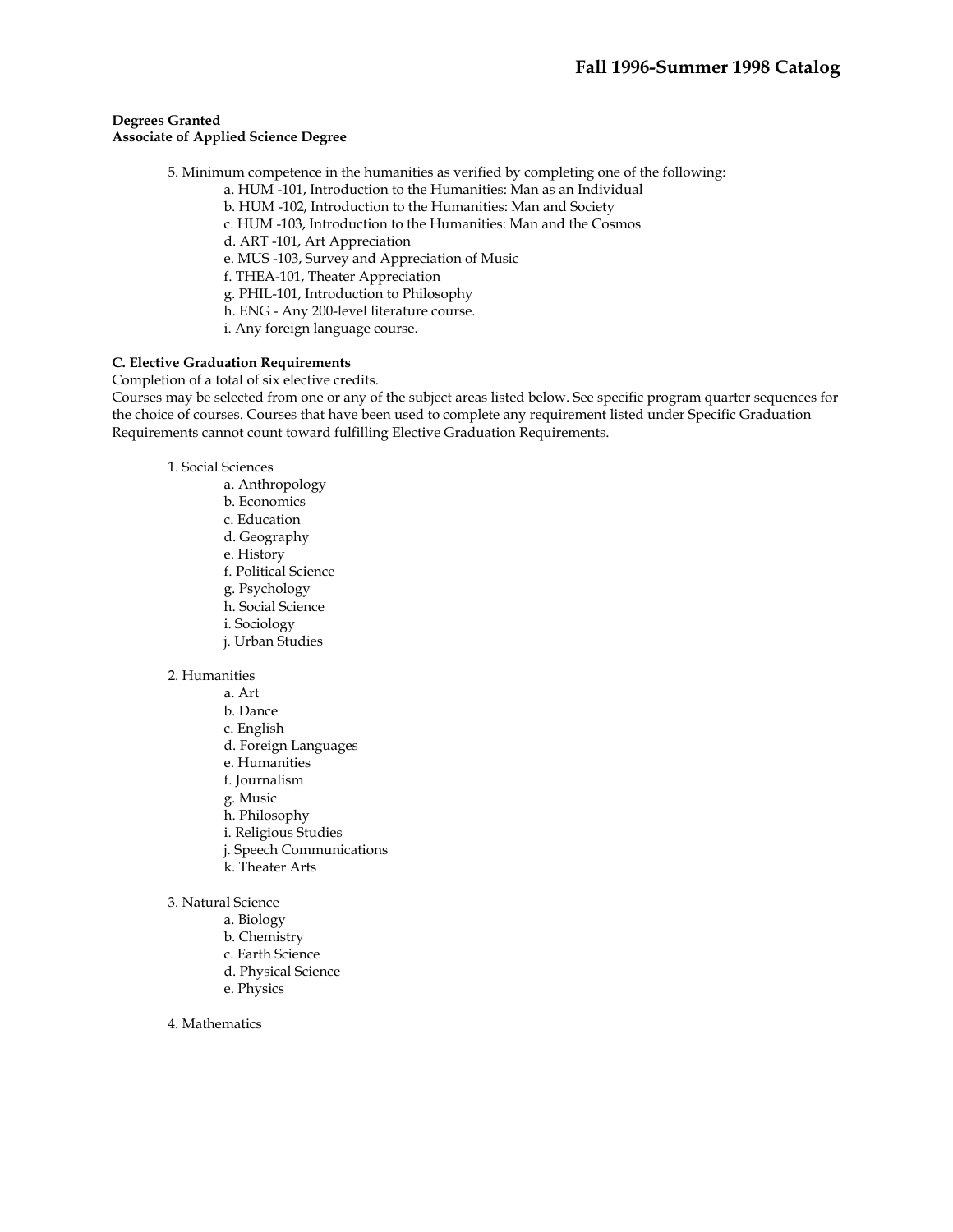### **D. Health of Physical Education Requirements**

Minimum competence in the health or physical education areas as verified by completing one of the following:

- 1. HLTH-101, Personal Health Education
- 2. Three quarter credits in physical education

### **E. Program Requirements**

Satisfactory completion of the requirements of the Associate of Applied Science Degree program chosen by the candidate. The program requirements are identified in the technical/occupational quarter sequences.

\*MATH-123 and 270 may not be used to met the requirement.